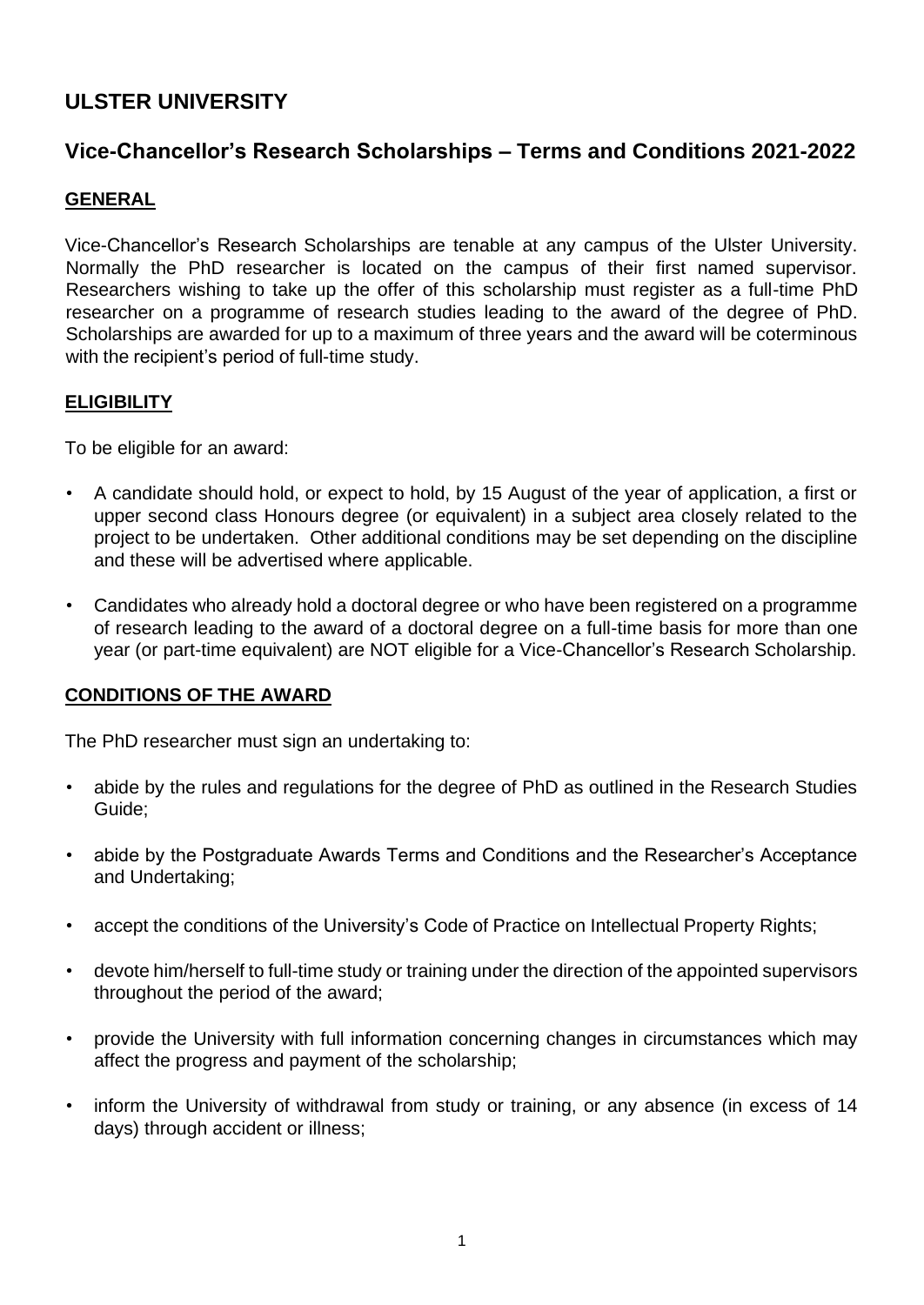- repay to the Doctoral College, any amount by which sums paid during the tenure of the award exceed (for whatever reason) any grant payable in respect of that period and/or agree that the Ulster University deduct from subsequent payment(s); and
- inform the University if s/he takes up paid employment or commences another postgraduate course prior to the end of the tenure of the award. PhD researchers who take up employment outside the above regulations may be asked to withdraw from the programme and/or lose entitlement to funding.

It is a condition of this award that the PhD researcher remains on the programme of study in respect of which the award was made. Continued payment of the award is subject to the satisfactory progress of the PhD researcher and successful annual review.

## **VALUE OF THE AWARD**

This scholarship comprises the following:

- All tuition fees for a maximum period of three years.
- Annual maintenance allowance (£15,609 in 2021-2022, which may be subject to annual adjustment in subsequent years).

## **NATIONAL INSURANCE AND INCOME TAX**

For the purposes of National Insurance Contributions and Income Tax, PhD researchers are considered students; they are not employed by the University.

The University will not make any payment for the PhD researcher's National Insurance contributions in relation to this award. The PhD researcher may become liable for contributions in connection with any paid teaching or demonstrating or other work undertaken during the course of study.

The University will not make any deductions from the award or any payment to the Inland Revenue in respect of the award. The PhD researcher should note that normally such awards are not regarded as income for tax purposes. However, any tax liability will be affected by other sources of income and information on the award should be provided to the Inland Revenue if requested. Tax liability is a matter between the PhD researcher and the Inland Revenue.

## **PAYMENT OF MAINTENANCE ALLOWANCE**

Payment of the maintenance allowance will be made on a monthly basis on the last Thursday of each month. Payments will be made directly into the PhD researcher's bank account by BACS on receipt of appropriate bank details. PhD researchers must inform the Doctoral College of any change in bank details at least one month in advance of the due date of the next maintenance payment, to avoid occurring bank charges**.** Any PhD researcher wishing to withdraw from the programme must inform both the Research Director and the Doctoral College at least two weeks prior to the due date of the next payment. The PhD researcher must repay any overpayment.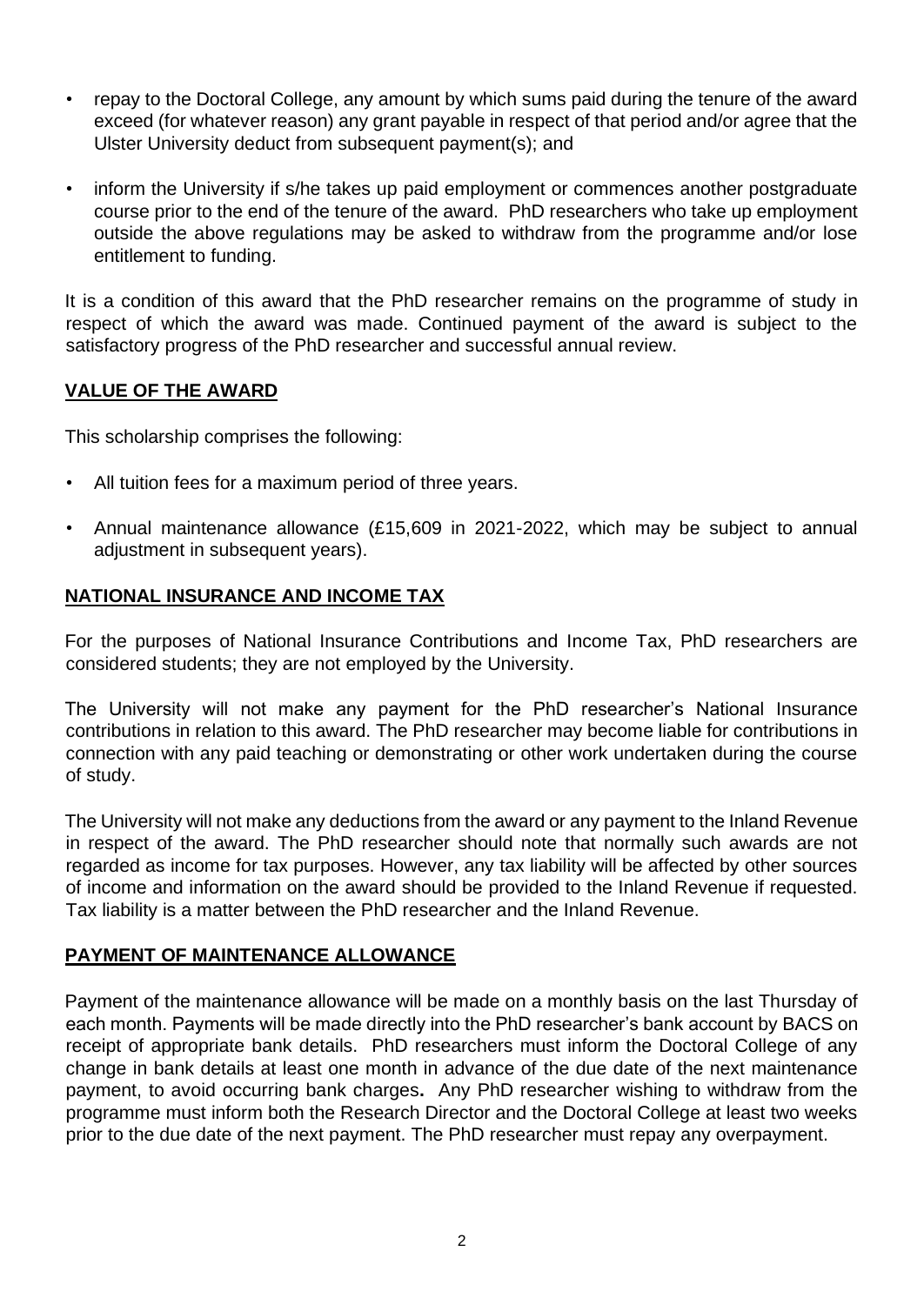The initial maintenance payment will not be made by the Doctoral College until the PhD researcher's Acceptance form has been completed and the PhD researcher has registered with the University. Continued payment of the award is subject to the satisfactory progress of the PhD researcher throughout the programme, as assessed from the PhD researcher's annual reports. If the Doctoral College does not receive these reports by the end of May in each year, maintenance payments will be suspended until the report is received. Additionally, the supervisor s will inform the Doctoral College immediately if at any time they consider a PhD researcher's attendance, conduct or progress to be unsatisfactory. In such cases, the University reserves the right to terminate the award or reduce or withhold award payments.

# **HOLIDAYS**

The PhD researcher is entitled to up to a maximum of eight weeks (40 days) holidays *per annum*, to include days when the University is closed and public holidays. Holidays for incomplete years will be allowed *pro rata*. Where holidays in excess of those permitted are taken, payment for maintenance may be reduced accordingly. All holidays must be negotiated with the PhD researcher's supervisors in the first instance and no holiday may be taken without the supervisors' approval.

## **ABSENCE DUE TO ACCIDENT OR ILLNESS**

If a PhD researcher is absent through accident or illness for more than two weeks the Doctoral College must be notified and a medical certificate must be presented. Return from such absences must also be notified. Frequent short absences for medical or other reasons must also be reported to the Doctoral College.

Payment of a scholarship will continue for absences covered by a medical certificate for up to 13 weeks within any 12-month period. If the illness lasts for more than 13 weeks, the University will suspend the scholarship for the period beyond the 13 weeks.

The scholarship will be extended by the same amount of time (up to 13 weeks). After this time, a phased return to study over a four-week maximum may be permitted.

Student visa holders must also take into account any UKVI regulations that apply to absences from studies.

## **MATERNITY LEAVE, ADOPTION LEAVE AND MATERNITY SUPPORT LEAVE**

#### **Maternity and Adoption Leave**

PhD researchers are entitled to 52 weeks' maternity leave if the expected week of childbirth will occur during the period of their award. The earliest maternity leave can commence is 11 weeks before the expected week of childbirth. The first 26 weeks will be paid at full stipend rate. The following 13 weeks will be paid at a level commensurate with statutory maternity pay. The final 13 weeks are not paid.

The PhD researcher is required to provide a maternity certificate, form MATB1, obtained from a doctor or midwife, which includes the estimated due date (EDD).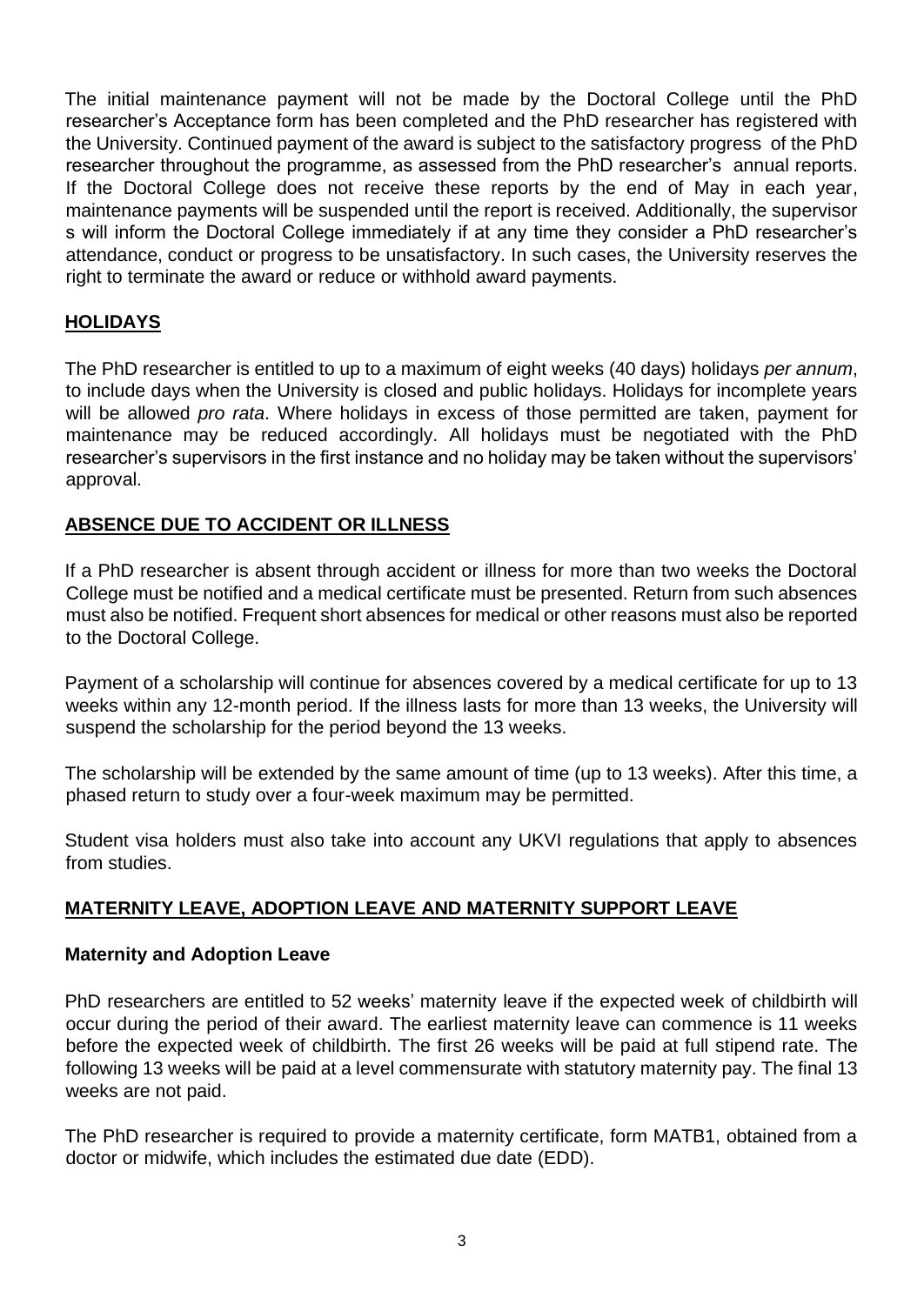Adoption leave will be granted on the same basis as maternity leave to one adopting parent only. The PhD researcher is required to provide a letter from the agency with the date of placement and matching certificate.

Periods of paid and unpaid maternity/adoption leave must be taken consecutively. If a PhD researcher chooses not to take the full 12 months at the time of pregnancy/adoption, then they will not be able to take the remaining period at a later date.

The total period of support will not be extended beyond the original duration of the scholarship plus the period of up to 12 months' maternity/adoption leave, except where more than one maternity/adoption leave occurs during the period of the scholarship.

## **Maternity Support Leave**

Partners of those taking maternity or adoption leave are entitled to up to two weeks' paid Maternity Support Leave on full stipend. This leave must be taken in one go. Maternity Support Leave cannot start before the birth and must end within 56 days of the birth. This period is regarded as additional leave of absence from studies and the award will not be extended. If the PhD researcher needs to take any further time, this must be taken as a suspension to the award. The PhD researcher should provide evidence of the birth including birth certificate(s).

## **DEMONSTRATING, TEACHING AND OTHER PAID WORK**

A full-time candidate for a degree of PhD shall not undertake or continue any remunerative employment during normal working hours unless:

- the work consists of demonstrating within the University or teaching or other forms of work directly related to the candidate's programme of work; and
- the total demand on the candidate's time, including preparation and travelling, does not exceed six hours in any one week or up to one day a week unless he/she has obtained the prior approval of the Senate.

PhD researchers must inform their supervisor in advance if they plan to undertake a small amount of paid work, other than that specified above and their supervisor should indicate that they have consented to this and that the work, whether in term-time or vacation, will not in any way whatsoever impede or interfere with the PhD researcher's progress, research or other training.

Part-time work during normal working hours is expected to be the exception rather than the norm and should not exceed 6 hours or up to one day in any one week.

PhD researchers who take up employment outside the above terms and conditions may be asked to withdraw from the programme and/or lose entitlement to funding.

Student visa holders must also take into account any UKVI regulations that apply to working hours.